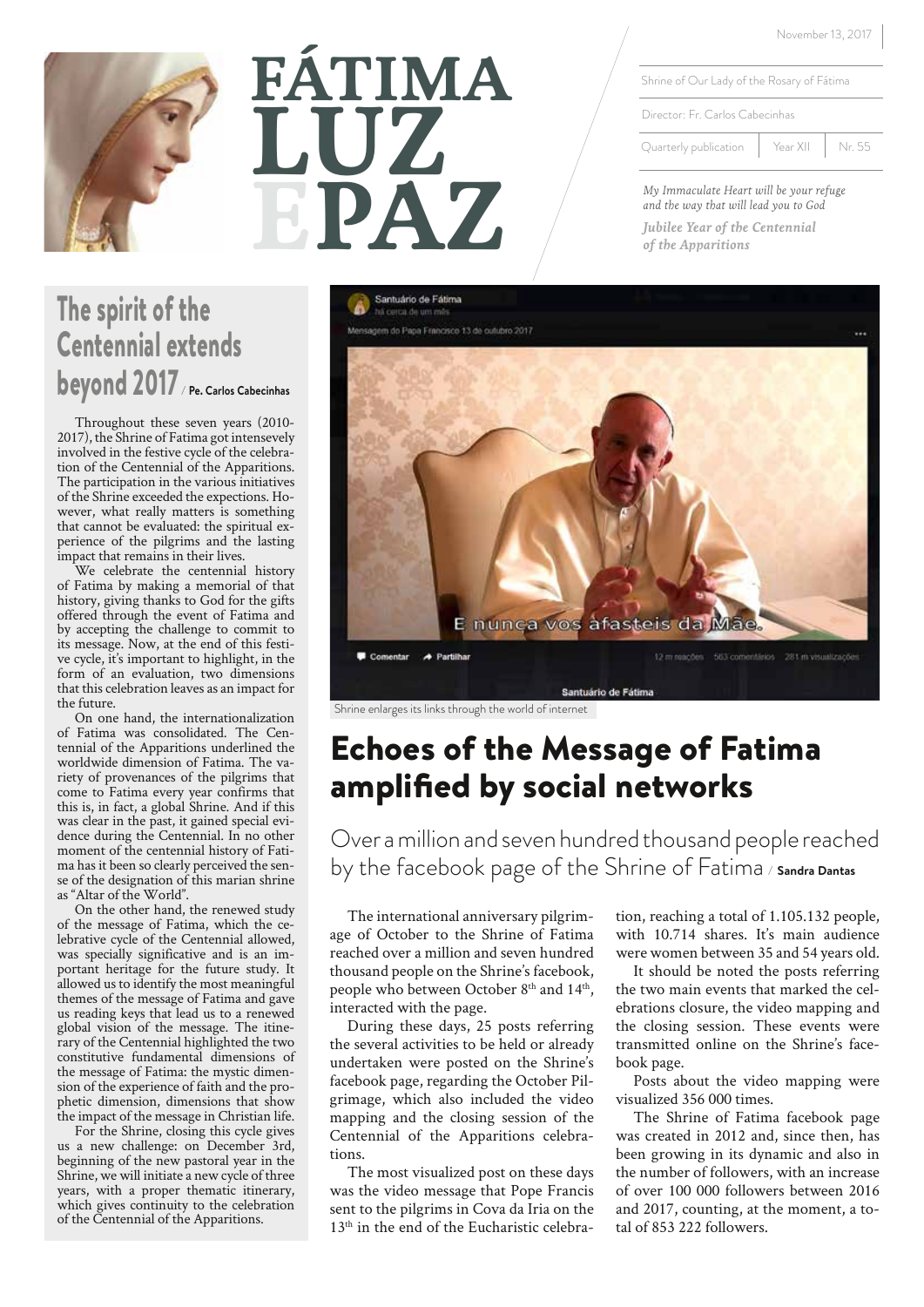# Last International Pilgrimage of the Centennial underlines the importance of peace in the Message of Fatima

Monsignor Antonio Marto emphasized the importance of praying the rosary */* **Carmo Rodeia**



The Bishop of Leiria-Fatima presided the last international pilgrimage of the Centennial of the Apparitions, leaving a message in favour of peace, in a world marked by the threat of a nuclear war.

"Tensions between great world powers persist, conflicts continue configuring a 'third world war in episodes', terrorism and nuclear threat are spreading", stated Monsignor Antonio Marto, before tens of thousands of people gathered for the international anniversary pilgrimage of October, which evokes the sixth apparition of Our Lady to the Little Shepherds, under the theme "Mary, Star of Evangelization".

The Bishop opened and closed the

pilgrimage with a special note regarding peace.

"Peace is a central theme of the message. By asking to pray the rosary for peace every day, Our Lady wants to launch, through prayer, a general mobilization of the catholic people that leads to an active commitment for the world's peace", said Mgr. Antonio Marto, who renewed the appeal Pope Paul VI made in 1967.

"In this time in which we live a certain religious indifference, a kind of eclipse, cultural concealment of God, Mary invites us today to discover the love and grace of God and his beauty, to proclaim God's greatness", he appealed.

Monsignor Antonio Marto projected challenges for the future of Fatima and Christian faith, how "to make God present" in Humanity.

"God's mercy is more powerful than the force of evil", he continued, reminding Pope Francis words last May in Cova da Iria: «Pope Francis repeated here twice: "We have Mother"! I take the liberty of adding: yes, we have Mother of tenderness and mercy, helpful and advocate of the poor, of those who suffer, of the humble and humiliated, of the oppressed, the lonely, the abandoned and rejected by the culture of indifference, of those who say: "What do I care? Everyone is on his own"».

The Bishop of the diocese of Leiria-Fatima emphasized, on the other hand, the importance of praying the rosary to "invoke the gift of peace to the world".

"The rosary is a mean, given by the Virgin, to contemplate Jesus and, meditating on His life, to love and follow Him always faithfully", he said.

Pilgrims from 45 foreign countries, aside from thousands of Portuguese people, came to Fatima for the final celebrations of the Centennial of the Apparitions, in a pilgrimage that evoked the so called "Miracle of the Sun".

The total of foreign pilgrims groups, between May and October 2017, in Cova da Iria, was 4986, representing an increase of 285% regarding the same period in 2016 (1745 groups); the number of portuguese groups was 1191 (1092 in 2016).

#### Pope joins the Centennial of the Apparitions closure

#### The Pope's message was displayed on screens dispersed on the Prayer Area */* **Carmo Rodeia**

Pope Francis associated himself to the closure of the Centennial of the Apparitions in Fatima, with a broadcasted message to the pilgrims gathered in Cova da Iria, in the end of the International Mass on October 13th.

"I would like to give you an advice: Never quit the Rosary, Never quit the Rosary, pray the Rosary as She

asked to", he said, conceding the blessing after showing the rosary he was carrying in his pocket.

The message was displayed to all who participated in the celebration of the October 13th international pilgrimage through screens dispersed on the Prayer Area.

"And never go away from the Mother: As a child, who is close to his mother and feels safe, next to the Virgin, we also feel much secure. She is our guarantee", the Pope requested.

Francis addressed to all who marked the "closure of the Centennial of the Apparitions of the Most Blessed Virgin in Fatima" in Spanish, and remembered his pilgrimage of last May.

"I still bring in my heart the memory of my journey and the blessings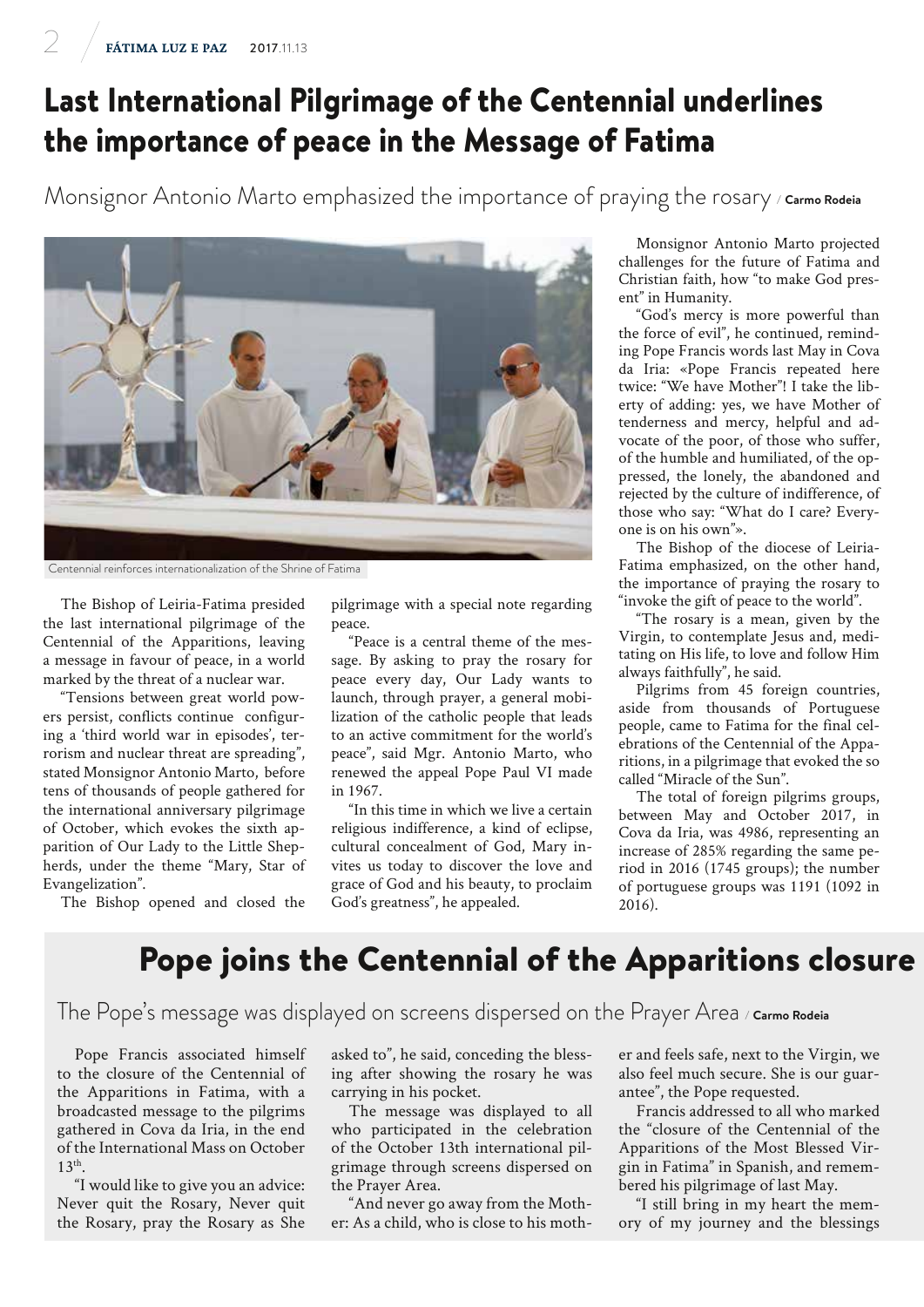# The President of the Republic honours Fatima as a place of "projection of Portugal" in the world

Bishop of Leiria-Fatima underlines the permanent novelty of the message */* **Carmo Rodeia**

The closing session of the Centennial of the Apparitions celebrations was held on last October  $13<sup>th</sup>$ , with two speeches from the Bishop of Leiria-Fatima and the President of the Republic, both underlining the role of Fatima as a place of "projection" of Portugal in the world, complementing the message of peace and solidarity which has been spread here.

A concert was then held premiering two works of Eurico Carrapatoso and James McMillan, *Salve Regina* and *The Sun Danced*, respectively, interpreted by the Gulbenkian Choir and Orchestra, under de direction of conductor Joana Carneiro.

In a session which took place in the Basilica of Our Lady of the Rosary of Fatima, an iconic place of this Shrine, the Bishop of Leiria-Fatima highlighted the moment as "historic and unique to Fatima, to the Church and to the country". Monsignor Antonio Marto spoke of the people who "found in Fatima a symbol of hope which fed their resilience", in the last century. This scenario, he added, "touches the depths of mankind, the naked truth of the mystery of men".

"Many are the paths leading to this place which guards the memory of the presence of God: pilgrims arrive from all over the world and from all corners of the human profundity", emphasised Monsignor Antonio Marto.

The solemn session closed a seven years celebrative cycle, in response to the "challenge" launched on May 13th 2010, by



Mgr. António Marto and Marcelo Rebelo de Sousa underlined the centrality of the message of Fatima

Pope Benedict XVI: "May the seven years which separate us from the Centennial of the Apparitions hasten the fulfillment of the prophecy of the triumph of the Immaculate Heart of Mary, to the glory of the Most Holy Trinity".

The Bishop of Leiria-Fatima spoke of a "festive itinerary", during seven years, aiming at different audiences, and in a moment of thanksgiving for the geography of the name "Fatima", which "has spread throughout the entire world, leaving a trail of light and hope".

The President of the Republic also complemented the contribution of Fatima

to the projection of Portugal in the world and launched an appeal: "May the message of Fatima, message of peace, message of fraternity, message of solidarity, message of humanity, message of love in all its dimensions, may inspire us all, inspire the portuguese society, inspire mankind, in the present and in the future".

To the President of the Republic, this Centennial "marks the presence of Fatima" in history of Portugal, "by the gathering, over these one hundred years, of millions of Portuguese men and women".

Fatima's jubilee year ends next November 26<sup>th</sup>.

#### and appeals to pilgrims to keep praying the Rosary

the Virgin wanted to give me and the Church, on that day", he enhanced.

Dear Brothers and Sisters, as you celebrate today the closure of the Centennial of the Apparitions of the Most Blessed Virgin in Fatima, i would like to send you my blessing and greeting.

I still bring in my heart the memory of my journey and the blessings the Virgin wanted to give me and the Church, on that day.

Never be afraid; God is so much better than all our miseries! And He loves us so much!

Go ahead!

And never go away from the Mother; as a child, who is close to his mother and feels safe, next to the Virgin, we also feel much secure.

She is our guarantee.

And finally, I would like to give you an advice:

Never quit the Rosary, never quit the Rosary, pray the Rosary as She asked to.

In the name of the Father, the Son and the Holy Spirit.

And pray for me too. Thank you.

*Pope Francis transcription, recorded on Sep*tember 30<sup>th</sup>, during a private audience, in the *Vatican, with the Bishop of the Diocese Leiria-Fatima and the Shrine of Fatima's responsible.*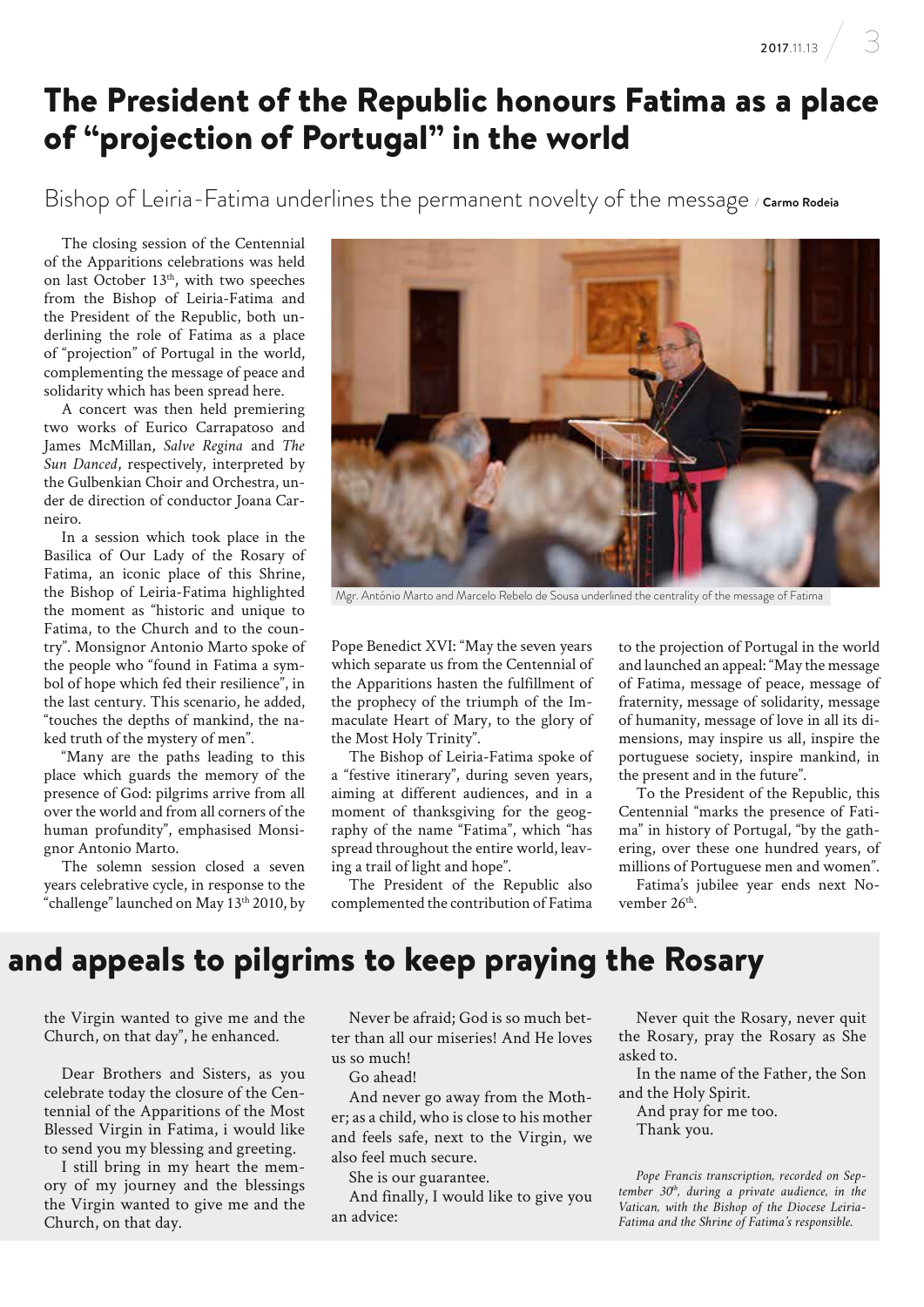# Polish people offered custody with the silhouette of Our Lady's image to the Shrine of Fatima

The offering was done by the metropolitan archbishop of Krakow */* **Cátia Filipe**

On September 24th, the Shrine of Fatima received from the hands of the metropolitan archbishop of Krakow, the most reverend Marek Jedraszewski, a custody with the silhouette of the image of Our Lady of the Rosary of Fatima.

The custody, "Woman of the Eucharist", prepared by the Shrine of Our Lady of the Rosary of Fatima in Zakopane, Poland, and by the Foundation of the Angels of Mercy, was a gift of the Polish people to the Shrine of Fatima, on the Centennial of the Apparitions.

«This custody is an expression of the commitment of the polish people to the message of prayer and conversion for

peace, entrusted here one hundred years ago by Our Lady», said the metropolitan archbishop of Krakow.

The custody offered by the Polish people to the Shrine is made of gold and silver, with 12 meteorites and one stone brought from the Moon.

The custody made a pilgrimage throughout the Polish lands with the intention of peace and reconciliation, visiting 99 churches and Polish shrines. Then it arrived in Fatima (its hundredth stop), which will be its permanent home.

«May it be the bearer of Christ to all of pilgrims who come to this Shrine, may the peace reach the Polish lands and



Fatima and Zakopane linked through Mary

may the voice of Our Lady and her call be heard in the whole country», the metropolitan archbishop of Krakow added. During the act of entrusting of the custody, a typical Polish chant was intoned by ten musicians from this country.

# Shrine of Fatima received the visit of the ambassador of Peru in Portugal

Crew of the BAP Union Naval School accompanied Maritza Puertas de Rodríguez */* **Cátia Filipe**



Vice-rector welcomed 50 militaries and Maritza Puertas, Ambassador of Peru in Portugal

On August 31st, the Shrine of Fatima received the Peruvian ambassador in Portugal, Maritza Puertas de Rodríguez, the captain of the sailing ship of the BAP Union Naval School, Franz Bittrich, its chaplain, Fr. Jimmy Tello, and the crew of 50 cadets.

The reception was made by the vicerector of the Shrine of Fatima, Fr. Vitor Coutinho, followed by a guided visit to the various places of the Shrine and a celebration in the Chapel of the Apparitions.

«A shrine is by definition a place of

hospitality, where everyone has a place, there are neither walls nor doors, it is opened to all sensibilities and it is a space where all can live their own understanding of faith, their spirituality», Fr. Vítor Coutinho reminded, not hiding his happiness for the visit.

Fr. Vítor left a special word for the 50 soldiers, whose main mission is «peace» and for that reason «soldiers have a very special place that is appreciated in the Shine».

Peru and the Portuguese Republic established diplomatic relations on March 26th, 1853, with the signature of the Commercial and Navigation Treaty, having developed important bilateral and multilateral cooperation mechanisms. The last meeting of political consulting mechanism took place in Lima, on June 14th, this year.

The visit of BAP Unión had the goal of symbolizing the understandings and the potentiality of economic, commercial and political cooperation between Portugal, Peru and Latin America.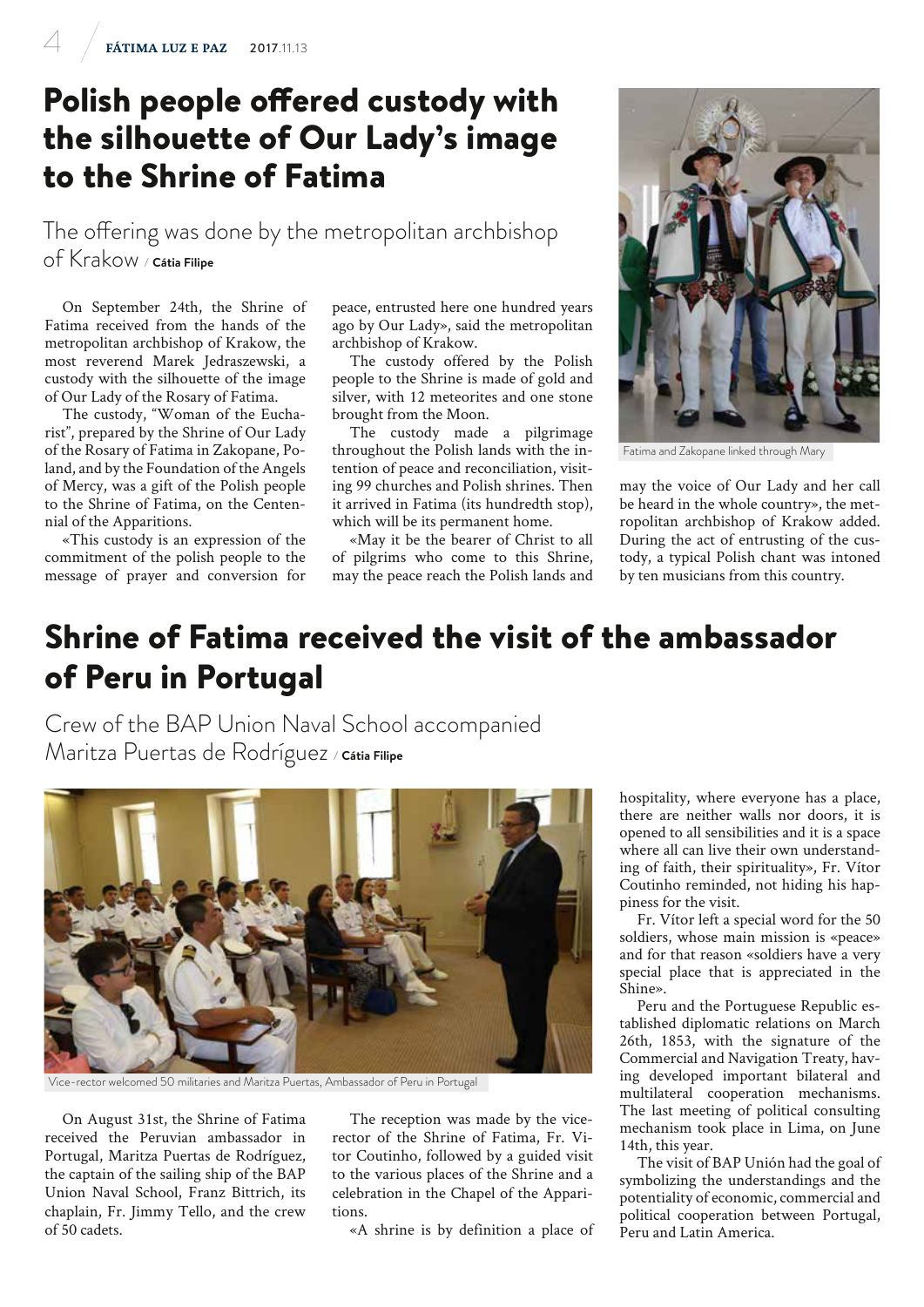

Basilica of Our Lady of the Rosary reflected on the narrative of Fatima through seven different scenes

# History of Fatima told through music and new technologies

Concert and multimedia projection marked the closure of the Centennial of the Apparitions celebrations */* **Carmo Rodeia**

The Basilica of Our Lad of the Rosary of Fatima was lit up with a 14 minutes audio visual projection, "reconstructing the historical and spiritual fundamentals" of the apparitions of the Virgin Mary in Cova da Iria, held between October 12th and  $14<sup>th</sup>$ .

Commissioned by the Shrine of Fatima, the multimedia projection "Fatima-Time of Light" combined a *videomapping* projection with 3D effects, luminous effects and original soundtrack.

The presentation was developed by ACCIONA Producciones y Diseño, a company from Spain, and it was seen on site by nearly 300 thousand people, reaching a total of over a million people, counting social networks.

The front of the Basilica of Our Lady of the Rosary of Fatima, with 140 meters wide and 58 meters high, was transformed in a 3100 square meters projection screen, becoming the narrative axis of a history which intends to symbolically project the light of Fatima in to the hearts of all believers.

The show evoked the experience of thousands of pilgrims, who visit the Shrine every year, throughout seven scenes: "The reflex of the light of God"; "The heart of Mary, immaculate and tri-



Gulbenkian's Choir and orchestra directed by Joana Carneiro, with the participation of Elisabete Matos

umphant, leads to God"; "The Church sings the message of Fatima"; "The Pilgrims Paths"; "In Fatima we hear a message of peace to the world"; "In Fatima we celebrate the God who is close to the human being" and "In Fatima we light our heart".

Prior to the multimedia show, the Basilica of Our Lady of the Rosary of Fatima hosted the closing concert of the Centennial of the Apparitions celebrations, with the Gulbenkian Orchestra and Choir, directed by Joana Carneiro, with the soprano Elisabete Matos participation.

The first part of the program comprised the absolute premiere of the works *Salve Regina* and *The Sun Danced,* by Eurico Carrapatoso and James MacMillan.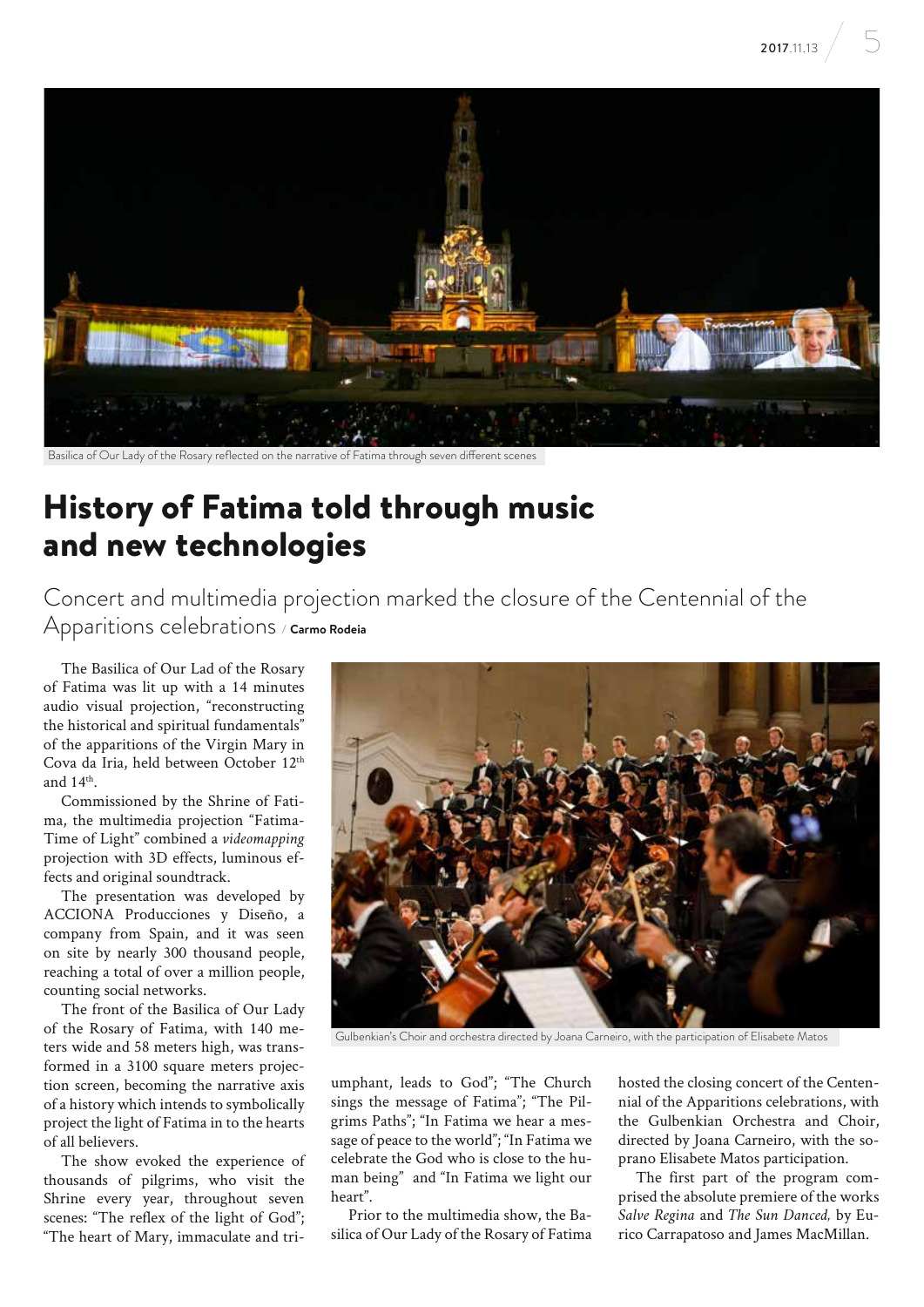# Shrine of Fatima welcomes the relic of Saint John Paul II

Faithful venerated the relic in the Chapel of the Resurrection

of Jesus for two days */* **Cátia Filipe**

The Shrine of Fatima welcomed last October 21<sup>st</sup> and 22<sup>nd</sup> a relic of Saint John Paul II on the occasion of his liturgical memory on October 22nd.

The Shrine of Fatima remembered the date with a votive mass in the Basilica of Our Lady of the Rosary of Fatima, where were present some acolytes who assisted the Polish Pope at the time of his visits to Fatima in 1982, 1991 and 2000.

Mgr. António Carlos Cruz, Bishop of Caicó in Brazil, presided at the celebration.

F. Sérgio Henriques reminded the pilgrims who filled the Basilica of Our Lady of the Rosary of the "special dimension" of the welcome of the relic of Saint John Paul II, making a link to the "gift that this Pope had been for history and the world".

F. Sérgio said that all human being must "participate in the life of Humanity, be Man among Men, value the beauty of the world", for it is possible to "combine the political practice with the Gospel, as Saint John Paul II told us".

The relic is a piece of cloth of the bloodstained cassock worn by the Pope during the assassination attempt, which almost kill him, May 13<sup>th</sup>, 1981, in Saint Peter's Square. It was lent to the Shrine by the Postulation for the Cause of the Canonization of the Polish Pope.

The relic was welcomed in the Shrine of Fatima on Saturday morning, 21<sup>st</sup>. During the celebration, with the participation of many pilgrims who completely filled the Chapel of the Resurrection of Jesus, the third part of the secret was read from the Memoirs of Sister Lucia; a reflection on the meaning of a blood relic was made and the prayer Pope Saint John Paul II prayed in Fatima, on May 1982, was also repeated. It was his first visit to the Shrine and he consecrated all humanity to the Immaculate Heart of Mary.

The relic was exposed for the veneration of the faithful in the Chapel of the Resurrection of Jesus, on the lower floor of the Basilica of Most Holy Trinity.



Relic venerated for two days

The presence of this relic in Fatima is essentially due to the profound link existing between Saint john Paul II and Fatima, which the Shrine seeks to also underline in this Centennial year.

#### Winter schedule comes into effect on November 1<sup>st</sup>

Mass at 11:00 am is now celebrated in the Basilica of Most Holy trinity */* **Sandra Dantas**

From November 1<sup>st</sup>, the winter schedule comes into effect in the program of the celebration of the Shrine of Fatima.

The main changes are related to the foreign language masses. The official Italian mass at 08:00 am and the official English mass at 03:30 pm are no longer part of the daily program of the Shrine.

The mass at 11:00 am, on Sundays, celebrated during Summer schedule in the Prayer Area, will be now celebrated in the Basilica of Most Holy Trinity.

The different schedules of the celebrations are available on the official web page of the Shrine of Fatima *(www.fatima.pt)*.

The celebrations in the Chapel of the Apparitions are the following: from November to Easter

10:00 am – ROSARY, on Sunday and religious holydays.

12:00 pm – ROSARY, from Monday to Saturday.

12:30 pm – MASS.

02:00 pm – HOUR OF REPARATION to the Immaculate Heart of Mary, on Saturday and Sunday (except on Sundays during Lent time).

04:00 pm – ROSARY, on Sunday and religious holydays.

06:30 pm – ROSARY.

07:15 pm – MASS, in Spanish, on Saturday.

09:30 pm – ROSARY, followed by candlelight procession in the Prayer Area (the candlelight procession takes place every day until the beginning of Advent; from Advent to Easter, it takes place on Saturdays and 12<sup>th</sup>; on Thursdays, until the beginning of Advent, it is followed by the Eucharistic procession).

#### Shrine of Fatima joined the initiative "Rosary Without Boarders"

Prayer for peace gathered hundreds of people in Lisbon / Carmo Rodeia

On October 7th, Lisbon received the initiative "Rosary Without Boarders", which gathered hundreds of people in a joint prayer for peace. The Shrine of Fatima also joined this initiative.

The initiative, by the ACN Foundation and the Presépio da Cidade (Crib of the City), an entity of the Patriarchate of Lisbon, surprised those who passed by the Monument of the Discoveries, also because of the beauty of the image of Our Lady of Fatima that illuminated the place.

Bishop Nuno Brás, auxiliary bishop of the Patriarchate of Lisbon, presided the prayer and, at the end, insisted on underlining the importance of praying «for those who suffer».

The auxiliary bishop of the Patriarchate of Lisbon ended his intervention by calling attention to the migrants, those who have been arriving to our country in search of better life

conditions, wishing that all may be received in goodness and in a true Christian spirit: «May they also find believing communities, who are capable of talking to them about faith, capable of receiving them in the Christian community".

This celebration took place in straight connection with the Church in Poland, with the support of 20 dioceses and more than 200 parishes, and of Catholics of Slovenia and Czech Republic.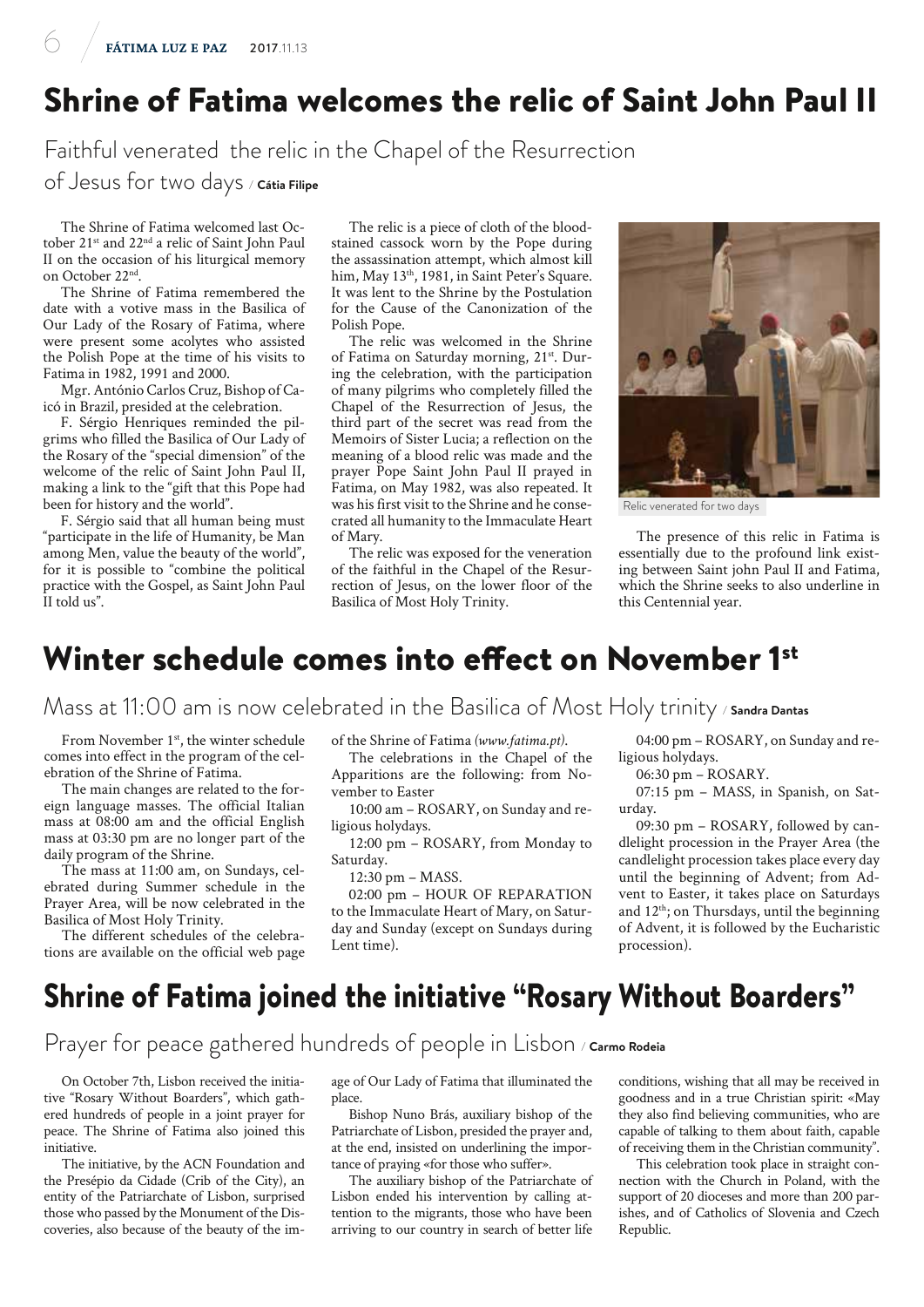**2017.**11.13  $\Big/$   $\Big/$ 

## Réseau Marial Européen had a meeting in the Shrine of Fatima

European Marian Network counted on the presence of 21 rectors of the member Shrines */* **Cátia Filipe**



Rectors of Marian shrines were pilgrims in the Jubilee Year of the Centennial of the Apparitions of Fatima

From September 26th to 29th, the Shrine of Fatima received a meeting of the European Marian Network, which integrates 21 shrines.

The Réseau Marial Européen (European Marian Network) was founded by the bishops and rectors responsible for the Shrines of Loreto, Czestochowa, Lourdes, Altötting and Fatima.

The growth of the phenomenon of pilgrimages at the beginning of the so called Third Millennium, in all religions, the revitalization of boarders and the sense of the need of working together for a spiritual Europe led to the creation of the Réseau Marial Européen. On the other hand, the providential role of Mary in new evangelization, the ecumenical dialogue and the inter-religious questions, and the very existence of structures of collaboration among shrines were other aspects that led to the constitution of the Réseau.

With a close theological and pastoral root, the various shrines aim at helping each other in the reflection and the initiatives that may allow them to accomplish the mission that God entrusted them.

In 2003, Lourdes received the first of these meetings, opening a real communication between the shrines.

Taking the jubilee year in Fatima into account and in order to mark the celebration of the 100 years of the Apparitions of Our Lady in Cova da Iria, the works of the annu-

#### Solitary navigator takes the image of Our Lady of Fatima to Aparecida

The initiative aims at uniting the Centennial of the Apparitions of Fatima to the 300 years of the Lady of Aparecida */* **Carmo Rodeia**

On October 15th, the navigator Ricardo Diniz received an image of Our Lady of Fatima, which will accompany him in a journey to Brazil, a solitary journey of more than a month, with the aim of uniting the Centennial of the Apparitions of Fatima to the 300 years of the Lady of Aparecida.

The image was blessed at the end of the celebration of the dominical mass, in the Prayer Area of the Shrine; it is a replica of 70 centimeters' height, identical to the one in the Chapel of the Apparitions, offered by the Shrine of Fatima.

Before completing the more than 4000 nautical miles that separates the Portuguese coast from the 'brother country', Ricardo Diniz passed in Cova da Iria and went walking from Fatima to Peniche, where the image was exposed in the Church of Saint Peter.

On the departure date, October 29th, the image went aboard the sail ship of Ricardo Diniz, covered with flowers, where it will be taken on boat until Salvador da Baía.

Arriving at the destination, estimated to the end of November, the Portuguese navigator will deliver the image to the local ecclesiastic authorities.

«In respect for the values of this mission», which the solitary navigator considers to be «the most important ever», in the place of the usual sponsors or logos which color the ship, Ricardo Diniz will put «the words 'fé, paz e amor», also translated in English, 'faith, peace, love'.

al meeting of the Réseau Marial Européen took place in the Shrine of Fatima this year.

In the program of the meeting, there were moments of prayer, reflection, formation and socialization.

The 21 shrines that integrate the network are: Altötting (Germany), Banneux (Belgium), Brezje (Slovenia), Csíksomlyó (Romania), Czestochowa (Poland), Einsiedeln (Switzerland), Fátima (Portugal), Gibraltar, Knock (Republic of Ireland), Levoca (Slovakia), Loreto (Italy), Lourdes (France), Máriapócs (Hungary), Mariazell (Austria), Marija Bistrica (Croatia), Malta, Vilnius (Lithuania), Walsingham (England), Saragoça (Spain), Zarvanyzia (Ukraine), Mátraverebély (Hungary).

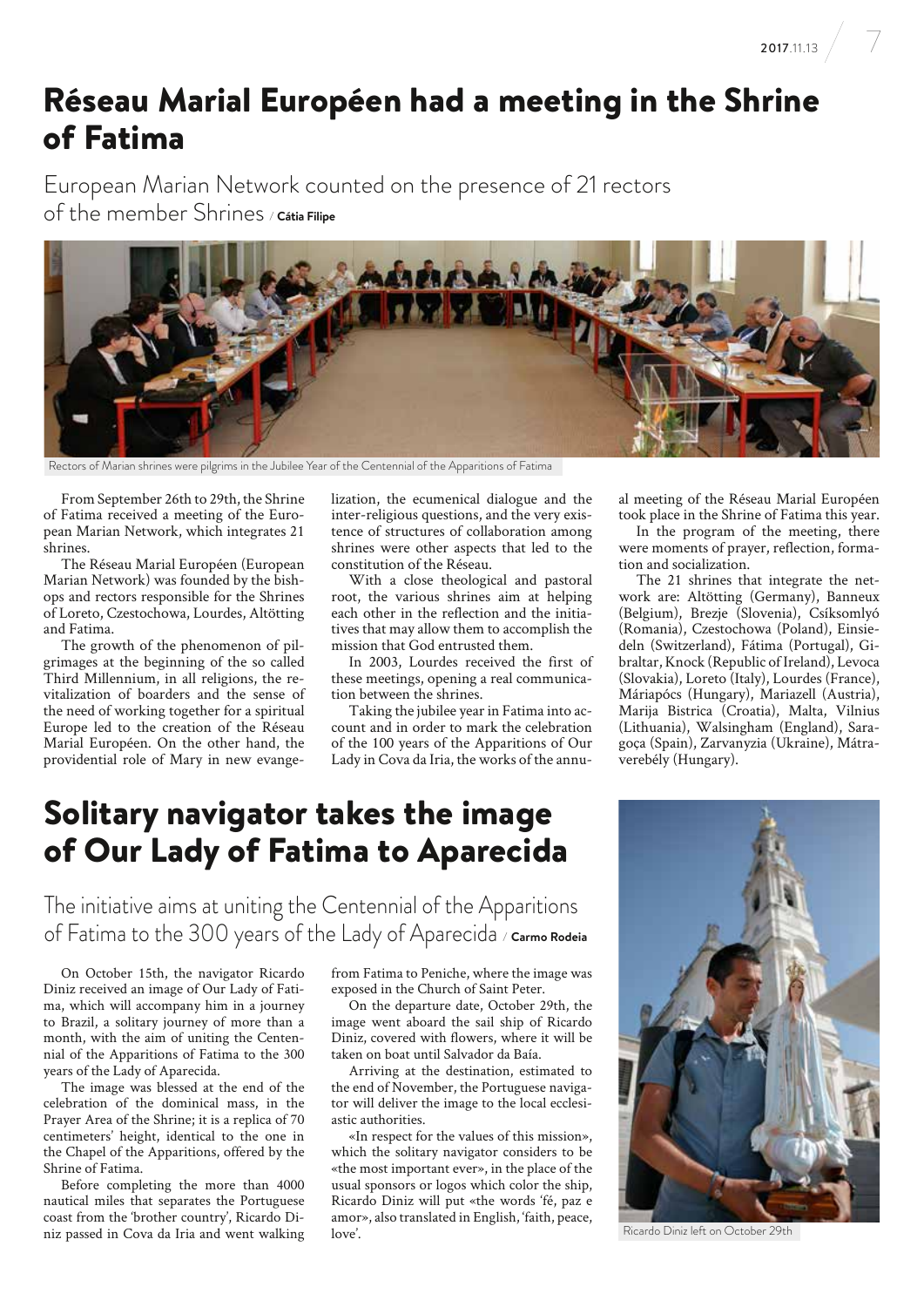# Pilgrim Virgin of Fatima was in South Korea in unprecedented visit

Throughout two months the image travelled 14 dioceses of the country */* **WAF South Korea**

The Pilgrim Image of Our Lady of Fatima was in South Korea for two months, where it travelled 14 dioceses, in an unprecedented visit.

The initiative was a joint organization of the World Postulate of Fatima in that country of the Korean Peninsula and the local Catholic Church, and took place between August 22nd and October 13th.

The Shrine of the Peace of Fatima, located near the border between North Korea and South Korea, received, from the 22<sup>nd</sup> to the 30<sup>th</sup> of August, a novena for peace in the country.

After this period, the Pilgrim Virgin went through 10 dioceses: archdiocese of Seul, diocese of Uijeongbu, diocese of Incheon, diocese of Wonju, diocese of Daejeon, diocese of Cheongju, diocese of Jeonju, diocese of Masan, archdiocese of Gwangju, diocese of Jeju; 5 parish churches in the archdiocese of Daegu, diocese of Chuncheon, diocese of Uijeongbu; 6 religious orders; 2 prayer groups; and also the Shrine of Our Lady of the Rosary of Namyang (diocese of Suwon).

On October 13th, the end of the visit, a mass was celebrated in Gangseo Gymnasium in Busan, presided by the most reverend Sam Seok, auxiliary bishop of Busan, where a last blessing was given. More than 7.000 people from all the dioceses of the whole Korea were present.

The Pilgrim Virgin of Our Lady of Fatima travelled throughout South Korea, visiting 14 of the 16 existing dioceses in that country. It is estimated that, during those 50 days, around 55.500 pilgrims accompanied the image of Our Lady.

The image of the Pilgrim Virgin of Fatima had already been in South Korea in 1978, at the time of the pilgrimage around the world.

#### Pilgrim Virgin was enthroned in the National Shrine of Our Lady of Taper, in Cardigan

The ceremony took place on May 27th, 2017, during the National Pilgrimage of the Pilgrim Virgin Statue to England and Wales */* **Oliver Abasolo and Barry Pearlman**



Pilgrim Virgin, ambassador of peace

The first time I heard of Fatima was in Texas, while a child, when I knew the book of William Thomas Walsh entitled *Our Lady of Fatima*.

I learned Portuguese to be able to learn the documents, but especially to be able to have a perception of the three little shepherds' minds.

Since then, my wife and I did various pilgrimages to Fatima, and we were very lucky to be able to talk to different witnesses who were present at the time of the apparitions, such as João Marto, brother of Francisco and Jacinta, and Francisco Rosa, of the family of Lucia. I can't explain how moved I was when Mr. Francisco Rosa told us of the miracle of the Sun, saying: «The Sun came down, came down».

Fatima is a very special place. The intense spiritual atmosphere, the environment of peace and the sense of transcendence spread from this holy place, transforming it in another world. In Fatima, we are truly in the 'Altar of the World'. Therefore, though the circumstances did not allow us to make such trips in the last years, it is wonderful for us to have Our Lady visiting us.

The ceremony began with the recitation of the Rosary and the Holy Mass, followed by the welcoming words of Fr. Phillip Harries and prayers for Wales and England, and also different prayers of intercession. We were then invited to venerate the relics of Saint Francisco and Saint Jacinta and to participate in the celebrations.

Then, there was a presentation evoking the events and the message of Fatima, so that we were then able to participate in a moment of Adoration to the Most Holy Sacrament.

#### **Temporary** exhibition of the Shrine of Fatima can now be seen virtually

"The colors of the Sun: the light of Fatima in the contemporary world" can be visited through a click */* **Carmo Rodeia**

Inaugurated in the Shrine of Fatima on November 26th, 2016 and open to the public until October 31st, 2018, the temporary exhibition "The colors of the Sun: the light of Fatima in the contemporary world", which evokes the Miracle of Sun, gained a new expression since October 4th, when the online visit became available. The virtual access is done through the link http:// www.fatima.pt/en/pages/temporaryexhibitions

The Shrine of Fatima intends that this exhibition, similarly to all other five temporary exhibitions developed in the itinerary of seven years, between 2010 and 2017, to be accessible to the biggest number of visitors possible for on-site visits and, now, via internet, in this month of October, in which the sixth apparition of the Virgin Mary is celebrated.

Taking as historic material the 13<sup>th</sup> of October 1917 and the direct and indirect reports on the Miracle of Sun, the exhibition intends to recreate, through the different sensorial mechanisms, scenarios related to the landscape of the day of the last apparition of the Virgin Mary in Fatima. From this memory, the visitor will realize that the Miracle of Sun was not the closing moment of the history of the apparitions, but the initial day of a history in which the pilgrim becomes the real protagonist.

The exhibition that will be open in the year of the centennial is the most ambitious that the Shrine of Fatima ever promoted, and counts with pieces borrowed by collectors and by ecclesiastic and civil institutions.

For those who are able to come to Cova da Iria, "The colors of the Sun: the light of Fatima in the contemporary world" will continue to be open to the public until the end of October next year, with free entrance, between 9:00 am and 7:00 pm, in the lower floor of the Basilica of the Most Holy Trinity, in the *Convivium* of Saint Augustine*.* Until October 4th, the exhibition counted on 232.138 visitors.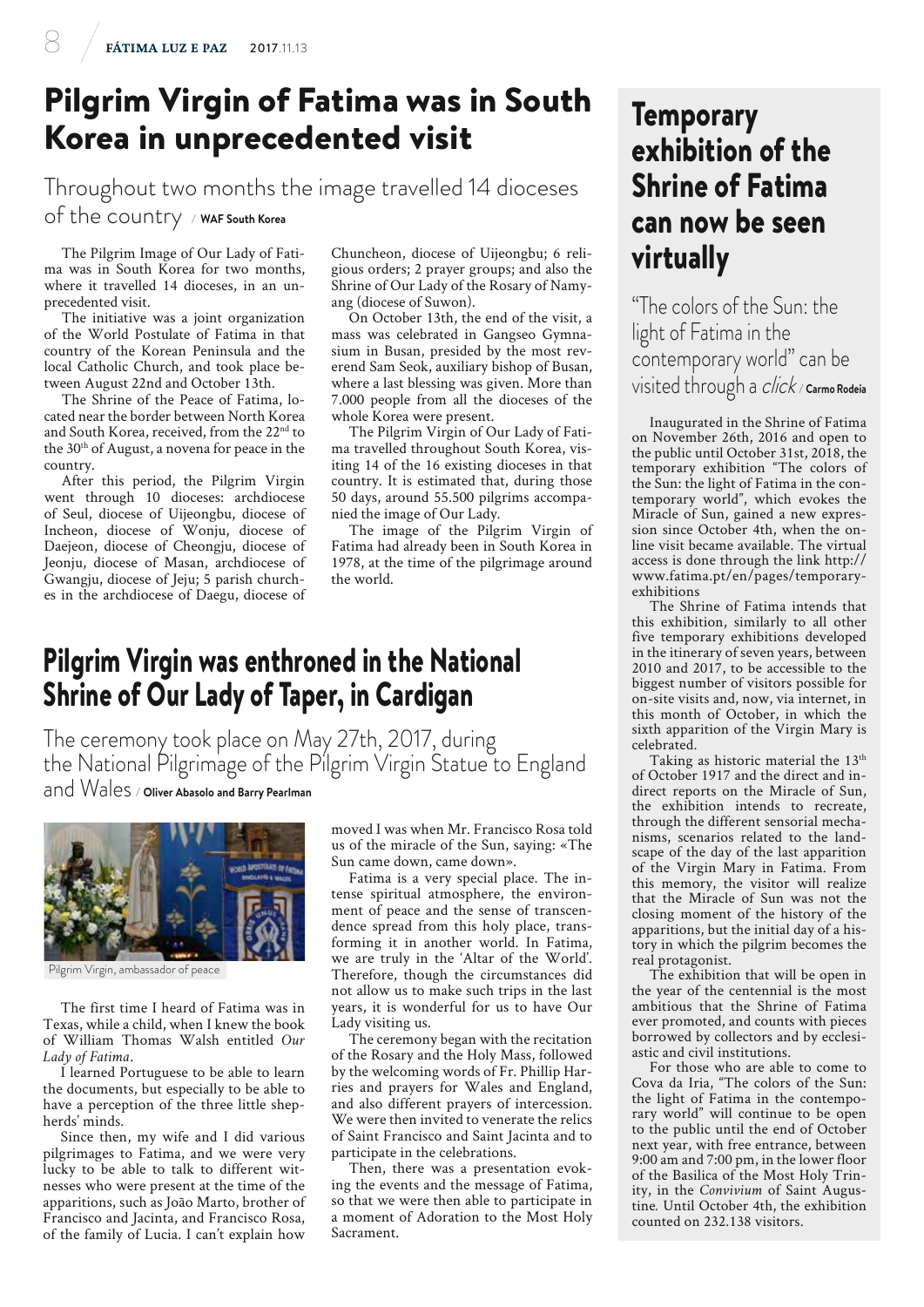# Pilgrim Virgin was in the UN headquarters for a conference on the Centennial of Fatima

The main goal of this initiative was a reflection on peace */* **Fr. Roger J. Landry**

On May 13th, when Pope Francis was landing in Portugal, something special was happening in the United Nations: a conference on the Centennial of Fatima and the relevance of its message of peace.

In front of 600 people, the guest of honor of this initiative was the Pilgrim Virgin blessed by Pope Pius XII on the thirtieth anniversary of the apparitions, in 1947. On December 8th, 1952, the statue arrived at the United Nations for the first time.

Before, during and after the conference, many were those who wanted to reach Our Lady to make their prayers.

Archbishop Bernardito Auza, papal nuncio to the UN, reminded and asked «prayers for peace», specially for the end of violence in Syria, Iraq, South Sudan, Somalia, Yemen, Central African Republic, Democratic Republic of Congo, East Ukraine and North Korea. He also mentioned the scourge of «terrorism, religious, ethnical and racial persecution, totalitarian repressions, murderous drug cartels and organized crime, traffic of people and other forms of modern slavery, and different na-



Pilgrim Virgin of Fatima was in the UNO for the first time in 1952

tional insurgencies that stained the world with blood and hate».

The main goal of the event, however, was neither prayer nor veneration – which took place afterwards at the Holy Family Church, in front of UN, and in the following day at St. Patrick's Cathedral –, rather a reflection on a «peace plan».

Archbishop Auza said that the «peace plan» of Mary involved four «universal lessons». The first one is a need for conversion, «to turn around, to change the

way of thinking and living, of examining thoughts, words and actions». The second lesson is that «peace starts in the heart», something seen in the appeal of Mary for the consecration to the Immaculate Heart. The third universal lesson is that «prayer is an instrument of peace», not only because «prayer transforms the one who prays», but also because «it can change the world». The fourth and last lesson is about the need for implication of all in the work of pacification.

#### Czech Republic received the visit of the pilgrim image of Our Lady of Fatima

Image travelled about 3900 km for almost one month */* **Pavel Dokládal**

On September 13th, the Shrine of Fatima delivered to the president of the Episcopal Conference of the Czech Republic an image of the Pilgrim Virgin of Fatima, that travelled the country.

The image was delivered at the end of the anniversary international mass, in the Prayer Area, by the rector of the Shrine, Fr. Carlos Cabecinhas, who, in the name of the bishop of Leiria-Fatima, wished that the «great ambassador of the message of Fatima and of this Shrine» could be able to take «comfort to those who suffer; take strength to those who courageously witness their faith in an adverse environment; and open ways to God in the heart of those who will be in touch with her».

Also as sign of recognition for this "connection" between Fatima and the history of the Czech Republic, cardinal Dominik Duka offered to the Shrine an image of the Infant Jesus of Prague.

«In the first pilgrimage, here, we gave thanks for the regained freedom and, today, we give thanks for the new generation that grew in this freedom: a generation that did not know the Nazi prison, the Communist prison, the outrage, the loss of freedom, the persecution for the exercise of religious faith. We gather here – men, women, mothers, fathers, children, religious men and women, priests and also bishops», said the responsible of the

Catholic Church in the Czech Republic.

During the last month, the image was followed for about 690 priests, bishops from various dioceses, and more than 36500 faithful, for a total of 3900 km. This itinerary was always accompanied by three children featuring Francisco, Jacinta and Lucia, and stimulated the devotee to pray the rosary.



Pilgrim Statue accompanied by 690 priests, several bishops and 36500 of faithful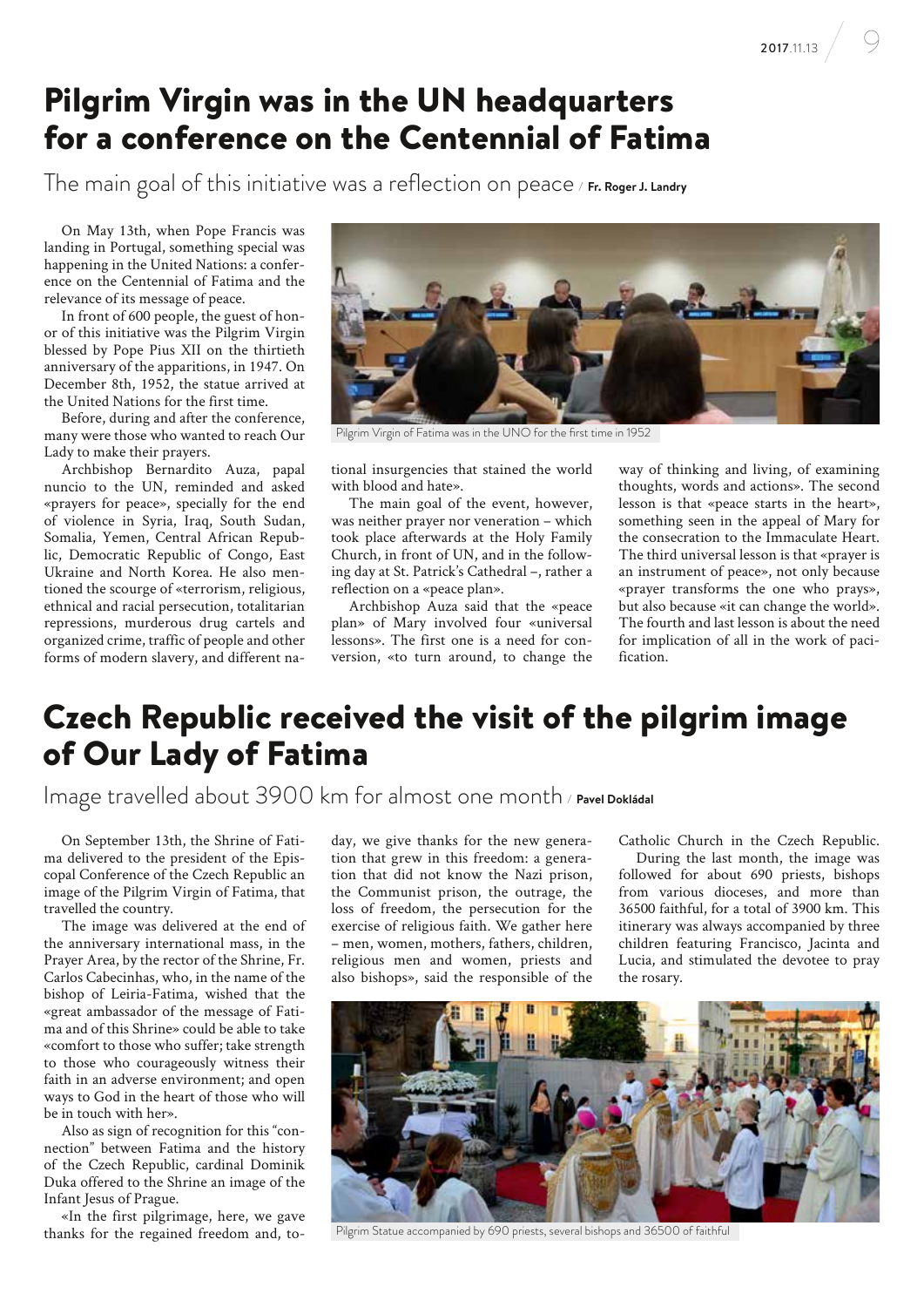### Bishop Monsignor Bonanno announces the consecration of the San Marco Argentano-Scalea diocese to the Immaculate Heart of Mary

A statue of Our Lady, coming from Fatima, started, on September 8th at the Regional Shrine of Pettoruto, a pilgrimage which will run all the communities of the diocese */* **Giovanni Celia**

On the occasion of the Centennial of the Apparitions of Our Lady in Fatima, the bishop of the San Marco Argentano-Scalea diocese, Monsignor Leonardo Bonanno, announced the intention to consecrate this diocese to the Immaculate Herat of Mary.

For some time now, Monsignor Leonardo Bonanno nourished this idea: to live in a significant and specific way the centennial of the apparitions of Our Lady of Fatima in the diocese, in virtue of the twinning existing between the diocesan Shrine of Maria SS. del Pettoruto in San Sosti and the Portuguese Shrine.

For those reasons he decided to dedi-

cate the last part of the year to the fulfilment of some of the messages of Mary to the three little shepherds and encourage in the communities the consecration to Her Immaculate Heart, and so responding to a request the Virgin made in Cova da Iria to the whole world, particularly Russia.

In addition, the bishop, once obtained the approval from the Council of Priests for this initiative, instructed that from September 8<sup>th</sup> (Feast of the Nativity of Mary) until December 7<sup>th</sup> (Solemnity of the Immaculate Conception Vigil), priests, religious, deacons, seminarians and the faithful laypeople of the diocese to offer Our Lady the tribute of prayer, penitence

and charity along with the solemn consecration to her Immaculate Heart.

A statue of Our Lady, coming from Fatima, left the Regional Shrine of Pettoruto on September 8<sup>th</sup>, to visit all the diocese communities. This Marian pilgrimage will be concluded at the Cathedral Church, on the afternoon of December  $7<sup>th</sup>$  with the presence of Cardinal Angelo Amato – Prefect of the Congregation for the Causes of Saints – who will make public the decree of Venerability of the Servant of God Monsignor Agostinho Ernesto Castrillo. In the end of the solemn rite the bishop will consecrate the diocese to the Immaculate Heart of Mary.

## New Archbishop of Milan consecrated his ministry to Our Lady of Fatima

A significant and important event, which occurs during the Centennial of the Apparitions and shows his devotion to the Most Holy Virgin */* **Father Alberto Rocca, icms**

Located in Bisentrate di Pozzuolo Martesana (Milan) – Archdiocese of Milan, our community animates for some years the Spirituality Centre "Nostra Signora del Rosario di Fatima" ("Our Lady of the Rosary of Fatima"), created by Cardinal Carlo Maria Martini, the then Archbishop of Milan, as a place of evangelization and diffusion of the Message of Fatima.

Last September 13<sup>th</sup>, our Centre was the stage of a very important event which I have the pleasure to share: the new Archbishop of Milan, His Excellency the most Reverend Monsignor Mario Delpini, few days after assuming office of the Ambrose Archdiocese (on September 9<sup>th</sup>), presided in Bisentrate at the usual celebrations which take place on the 13<sup>th</sup> of every month, from May to October and, in the end of the Mass, consecrated his pastor of the Church ministry in Milan to Our



Prelate made consecration to Our Lady on September 13th of this year

Lady of Fatima, before her statue. I think this is a significant and important event, because it happens in the Centennial of

the Apparitions and because it shows the new Milan's archbishop great devotion to Our Lady.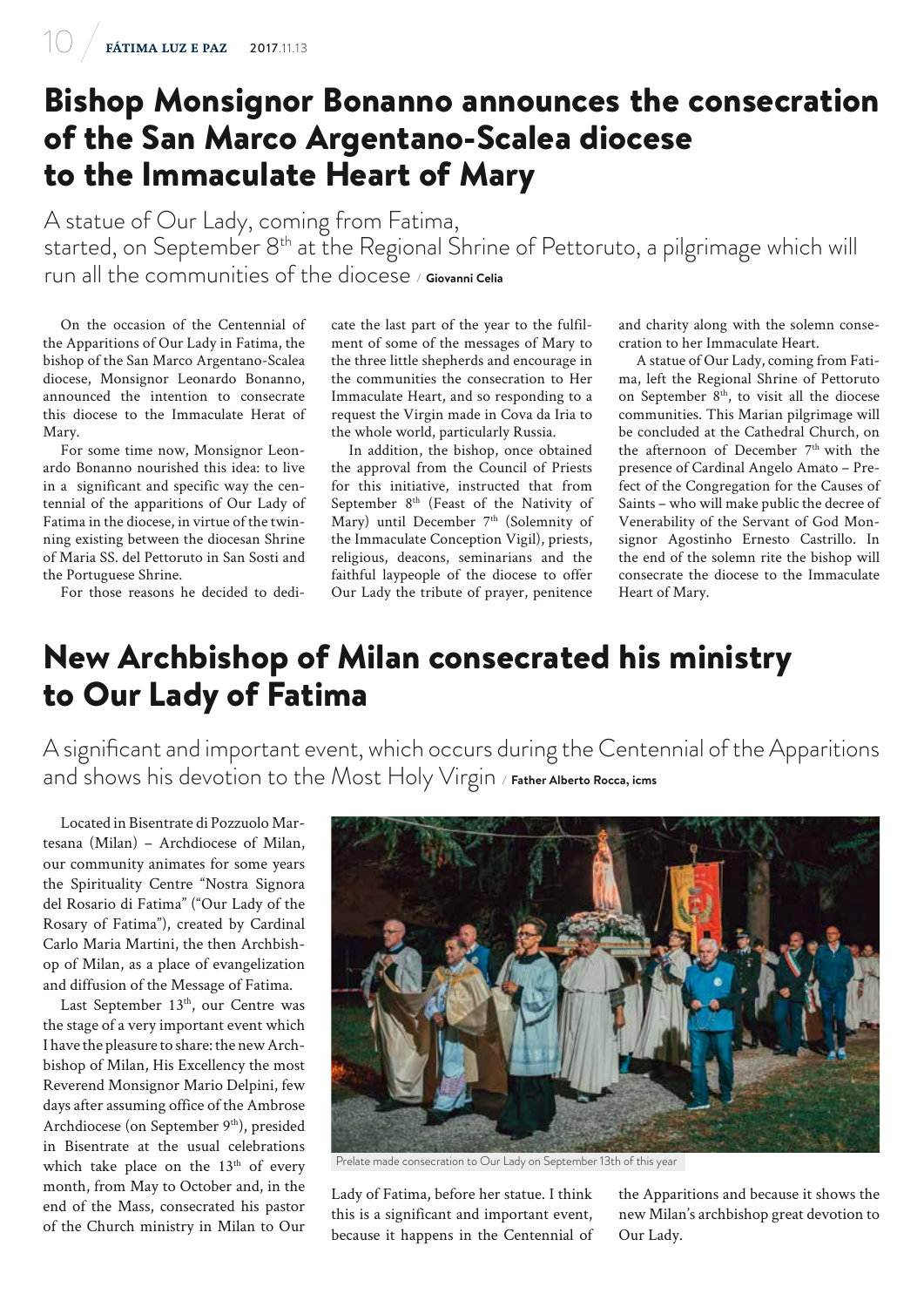# Lithuania and Bulgaria made their national pilgrimage to the Shrine of Fatima

Initiatives mark the Centennial of the Apparitions of Our Lady */* **Cátia Filipe**



Around thousands of pilgrims from Eastern Europe came to Fatima as a sign of peace

The Shrine of Fatima welcomed, on October 20th and 23rd, the National Pilgrimage of Lithuania and Bulgaria, which brought to Cova da Iria hundreds of lay pilgrims, accompanied by bishops and priests.

The National Pilgrimage of Lithuania started with a celebration in the Chapel of the Death of Jesus, which gathered more than 600 pilgrims, 100 priests and eight bishops, and archbishop Gintaras Grusas, from the same country.

This pilgrimage was the result of the participation of more than 340 small groups from Lithuania, but also of some groups of Lithuanians living in Portugal.

The group went to Aljustrel, where it visited the houses of the little shepherds and the places of the apparitions of the Angel. The participation in the rosary and in the candlelight procession was also part of the celebrative program.

In 2013, on the occasion of the Year of Faith, the Jubilee of the 600 years of the Baptism of the Samogitians and the 20<sup>th</sup> anniversary of Pope John Paul II visit to Lithuania, a group of pilgrims travelled 4.400 Km, carrying a cross with 65 kilos, to participate in the International Pilgrimage of October that year.

In its turn, the National Pilgrimage of Bulgaria started with a greeting to Our Lady in the Chapel of the Apparitions, followed by a celebration in the Chapel of the Holy Angels.

The group, with nearly 210 pilgrims, was accompanied by 10 priests and Bishop

#### Our Lady of Fatima was crowned by the most reverend José F. Oliveros, bishop of the diocese of Malolos

Rector of the Shrine of Fatima sent a crown as a sign of "union" */* **Jilson N. Tio**

On May 13th, the pilgrim image of Our Lady of Fatima received a crown during a celebration presided by the most reverend José F. Oliveros, bishop of the diocese of Malolos, Philipines, in a gesture that was witnessed by thousands of devotees and parish members.

At the beginning of this year, the rector of the Shrine of Our Lady of the Rosary of Fatima, Fr. Carlos Cabecinhas, sent a golden crown, affirming that, «with this offering, we express our union in the celebration of the Centennial of the Apparitions, sincerely wishing that this gift may intensify the devotion to the Immaculate Heart of Mary among you».

In order for the celebrations of the Centennial could go on, the transmission of the events was guaranteed from May to October in the various archdioceses and dioceses in the country, through a live connection with the streaming of the official site of the Shrine of Fatima.

The message of Our Lady in Fatima echoes the need of prayer, especially the rosary, for peace; the need of conversion, especially in returning to the sacraments; the need of consecration, especially in the consecration of the nation and the families to Her Immaculate Heart; and the need of penance, especially offering daily sacrifices. It also emphasizes the evident importance of the Eucharist, in the final apparition of the Angel of Peace. Thus, the celebration counts on the mass and eucharistic adoration.

Christo Proykov.

This pilgrimage also took part in the Rosary and candlelight procession, on Saturday 21<sup>st</sup>, October. On Sunday, the program begun at 11.00 am with a mass in the Prayer Area.

Last July 1st, the Parish of Fatima in Pleven, a city in the north of Bulgaria, welcomed Cardinal Leonardo Sandri, prefect of the Congregation for the Oriental Churches, to, with Bulgarian Catholics, celebrate the Centennial of the Apparitions of Fatima.

The Shrine of Fatima in Pleven was born as a response to Bishop Petko Christov from Nicopoli, on the occasion of a pilgrimage with other Bulgarian catholic bishops to the Shrine of Fatima in 1996.

# Pilgrim Image in Angola

According to the report of Fr. Luciano Cristino, from the Shrine of Fatima, the Venerable Pilgrim Image of Fatima departed by sea on July 20th, 1948 from the port of Lisbon with the African continent as its destination.

It went through Funchal heading to S. Tomé and Principe and Angola, where it arrived on the 30<sup>th</sup> of the same month, to depart again only on September 30th, heading to Mozambique, where it remained until November 13th, ending this part of the journey in Lourenço Marques.

From there it followed to South Africa, and later it would go for a long journey by the land to Cairo (Egypt), passing by South Rhodesia, Transvaal, North Rhodesia, Zanzibar, Tanzania, Uganda, Ethiopia, Eritrea and Libya.